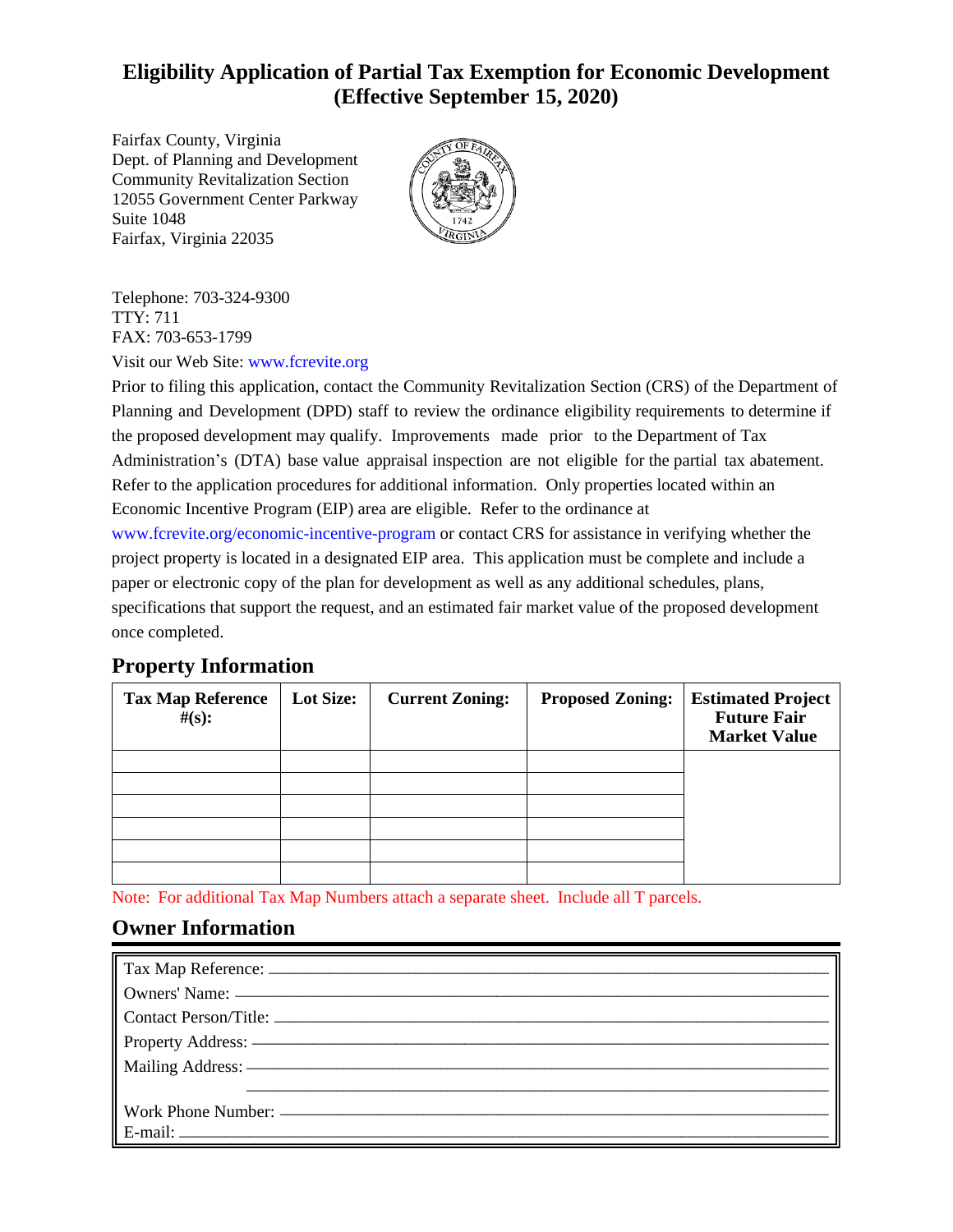Note: Contact Person needs to be the person that DTA can call to arrange on-site inspections. Note: See page 5 for extra forms to attach, if necessary, for additional properties or owners.

#### **Proposed Project:**

Site Plan: O Special Permit:  $\bigcap$ Special Exception: Rezoning/Proffered Condition Amendment: 1. What type of zoning application would this project require? Check all that apply.

pending or concurrent zoning or site plan application. that currently governs development of each property. Separately, list the application number of any 2. List the application number of any approved rezoning, special exception, special permit or site plans

and two-acre requirements of the program? 3. Describe the proposed property consolidation and how it meets the minimum two parcels, two owners,

 $\overline{a_1}$  ,  $\overline{a_2}$  ,  $\overline{a_3}$  ,  $\overline{a_4}$  ,  $\overline{a_5}$  ,  $\overline{a_6}$  ,  $\overline{a_7}$  ,  $\overline{a_8}$  ,  $\overline{a_9}$  ,  $\overline{a_9}$  ,  $\overline{a_9}$  ,  $\overline{a_9}$  ,  $\overline{a_9}$  ,  $\overline{a_9}$  ,  $\overline{a_9}$  ,  $\overline{a_9}$  ,  $\overline{a_9}$  , \_\_\_\_\_\_\_\_\_\_\_\_\_\_\_\_\_\_\_\_\_\_\_\_\_\_\_\_\_\_\_\_\_\_\_\_\_\_\_\_\_\_\_\_\_\_\_\_\_\_\_\_\_\_\_\_\_\_\_\_\_\_\_\_\_\_\_\_\_\_\_\_\_\_\_\_\_\_\_\_\_\_\_\_ \_\_\_\_\_\_\_\_\_\_\_\_\_\_\_\_\_\_\_\_\_\_\_\_\_\_\_\_\_\_\_\_\_\_\_\_\_\_\_\_\_\_\_\_\_\_\_\_\_\_\_\_\_\_\_\_\_\_\_\_\_\_\_\_\_\_\_\_\_\_\_\_\_\_\_\_\_\_\_\_\_\_\_\_ \_\_\_\_\_\_\_\_\_\_\_\_\_\_\_\_\_\_\_\_\_\_\_\_\_\_\_\_\_\_\_\_\_\_\_\_\_\_\_\_\_\_\_\_\_\_\_\_\_\_\_\_\_\_\_\_\_\_\_\_\_\_\_\_\_\_\_\_\_\_\_\_\_\_\_\_\_\_\_\_\_\_\_\_

\_\_\_\_\_\_\_\_\_\_\_\_\_\_\_\_\_\_\_\_\_\_\_\_\_\_\_\_\_\_\_\_\_\_\_\_\_\_\_\_\_\_\_\_\_\_\_\_\_\_\_\_\_\_\_\_\_\_\_\_\_\_\_\_\_\_\_\_\_\_\_\_\_\_\_\_\_\_\_\_\_\_\_\_

\_\_\_\_\_\_\_\_\_\_\_\_\_\_\_\_\_\_\_\_\_\_\_\_\_\_\_\_\_\_\_\_\_\_\_\_\_\_\_\_\_\_\_\_\_\_\_\_\_\_\_\_\_\_\_\_\_\_\_\_\_\_\_\_\_\_\_\_\_\_\_\_\_\_\_\_\_\_\_\_\_\_\_\_  $\_$  ,  $\_$  ,  $\_$  ,  $\_$  ,  $\_$  ,  $\_$  ,  $\_$  ,  $\_$  ,  $\_$  ,  $\_$  ,  $\_$  ,  $\_$  ,  $\_$  ,  $\_$  ,  $\_$  ,  $\_$  ,  $\_$  ,  $\_$  ,  $\_$  ,  $\_$  ,  $\_$  ,  $\_$  ,  $\_$  ,  $\_$  ,  $\_$  ,  $\_$  ,  $\_$  ,  $\_$  ,  $\_$  ,  $\_$  ,  $\_$  ,  $\_$  ,  $\_$  ,  $\_$  ,  $\_$  ,  $\_$  ,  $\_$  , \_\_\_\_\_\_\_\_\_\_\_\_\_\_\_\_\_\_\_\_\_\_\_\_\_\_\_\_\_\_\_\_\_\_\_\_\_\_\_\_\_\_\_\_\_\_\_\_\_\_\_\_\_\_\_\_\_\_\_\_\_\_\_\_\_\_\_\_\_\_\_\_\_\_\_\_\_\_\_\_\_\_\_\_ \_\_\_\_\_\_\_\_\_\_\_\_\_\_\_\_\_\_\_\_\_\_\_\_\_\_\_\_\_\_\_\_\_\_\_\_\_\_\_\_\_\_\_\_\_\_\_\_\_\_\_\_\_\_\_\_\_\_\_\_\_\_\_\_\_\_\_\_\_\_\_\_\_\_\_\_\_\_\_\_\_\_\_\_ \_\_\_\_\_\_\_\_\_\_\_\_\_\_\_\_\_\_\_\_\_\_\_\_\_\_\_\_\_\_\_\_\_\_\_\_\_\_\_\_\_\_\_\_\_\_\_\_\_\_\_\_\_\_\_\_\_\_\_\_\_\_\_\_\_\_\_\_\_\_\_\_\_\_\_\_\_\_\_\_\_\_\_\_

\_\_\_\_\_\_\_\_\_\_\_\_\_\_\_\_\_\_\_\_\_\_\_\_\_\_\_\_\_\_\_\_\_\_\_\_\_\_\_\_\_\_\_\_\_\_\_\_\_\_\_\_\_\_\_\_\_\_\_\_\_\_\_\_\_\_\_\_\_\_\_\_\_\_\_\_\_\_\_\_\_\_\_\_

 plan). If the project will be built in phases, provide a phasing plan including estimated time frames for the completion of each phase. Electronic copies can be sent to Revitalization@fairfaxcounty.gov. electronically one **(1)** copy of the proposed development plan (either the rezoning application or site include additional sheets as necessary to fully describe the application. Please attach or send existing buildings to be retained, demolished and /or repurposed, and new buildings proposed. Please 4. Describe the proposed project. Please include details related to proposed uses, density/intensity,

*\_\_\_\_\_\_\_\_\_\_\_\_\_\_\_\_\_\_\_\_\_\_\_\_\_\_\_\_\_\_\_\_\_\_\_\_\_\_\_\_\_\_\_\_\_\_\_\_\_\_\_\_\_\_\_\_\_\_\_\_\_\_\_\_\_\_\_\_\_\_\_\_\_\_\_\_\_\_\_\_\_\_\_\_\_*

*\_\_\_\_\_\_\_\_\_\_\_\_\_\_\_\_\_\_\_\_\_\_\_\_\_\_\_\_\_\_\_\_\_\_\_\_\_\_\_\_\_\_\_\_\_\_\_\_\_\_\_\_\_\_\_\_\_\_\_\_\_\_\_\_\_\_\_\_\_\_\_\_\_\_\_\_\_\_\_\_\_\_\_\_\_*

*\_\_\_\_\_\_\_\_\_\_\_\_\_\_\_\_\_\_\_\_\_\_\_\_\_\_\_\_\_\_\_\_\_\_\_\_\_\_\_\_\_\_\_\_\_\_\_\_\_\_\_\_\_\_\_\_\_\_\_\_\_\_\_\_\_\_\_\_\_\_\_\_\_\_\_\_\_\_\_\_\_\_\_\_\_*

*\_\_\_\_\_\_\_\_\_\_\_\_\_\_\_\_\_\_\_\_\_\_\_\_\_\_\_\_\_\_\_\_\_\_\_\_\_\_\_\_\_\_\_\_\_\_\_\_\_\_\_\_\_\_\_\_\_\_\_\_\_\_\_\_\_\_\_\_\_\_\_\_\_\_\_\_\_\_\_\_\_\_\_\_\_ \_\_\_\_\_\_\_\_\_\_\_\_\_\_\_\_\_\_\_\_\_\_\_\_\_\_\_\_\_\_\_\_\_\_\_\_\_\_\_\_\_\_\_\_\_\_\_\_\_\_\_\_\_\_\_\_\_\_\_\_\_\_\_\_\_\_\_\_\_\_\_\_\_\_\_\_\_\_\_\_\_\_\_\_\_ \_\_\_\_\_\_\_\_\_\_\_\_\_\_\_\_\_\_\_\_\_\_\_\_\_\_\_\_\_\_\_\_\_\_\_\_\_\_\_\_\_\_\_\_\_\_\_\_\_\_\_\_\_\_\_\_\_\_\_\_\_\_\_\_\_\_\_\_\_\_\_\_\_\_\_\_\_\_\_\_\_\_\_\_\_ \_\_\_\_\_\_\_\_\_\_\_\_\_\_\_\_\_\_\_\_\_\_\_\_\_\_\_\_\_\_\_\_\_\_\_\_\_\_\_\_\_\_\_\_\_\_\_\_\_\_\_\_\_\_\_\_\_\_\_\_\_\_\_\_\_\_\_\_\_\_\_\_\_\_\_\_\_\_\_\_\_\_\_\_\_ \_\_\_\_\_\_\_\_\_\_\_\_\_\_\_\_\_\_\_\_\_\_\_\_\_\_\_\_\_\_\_\_\_\_\_\_\_\_\_\_\_\_\_\_\_\_\_\_\_\_\_\_\_\_\_\_\_\_\_\_\_\_\_\_\_\_\_\_\_\_\_\_\_\_\_\_\_\_\_\_\_\_\_\_\_*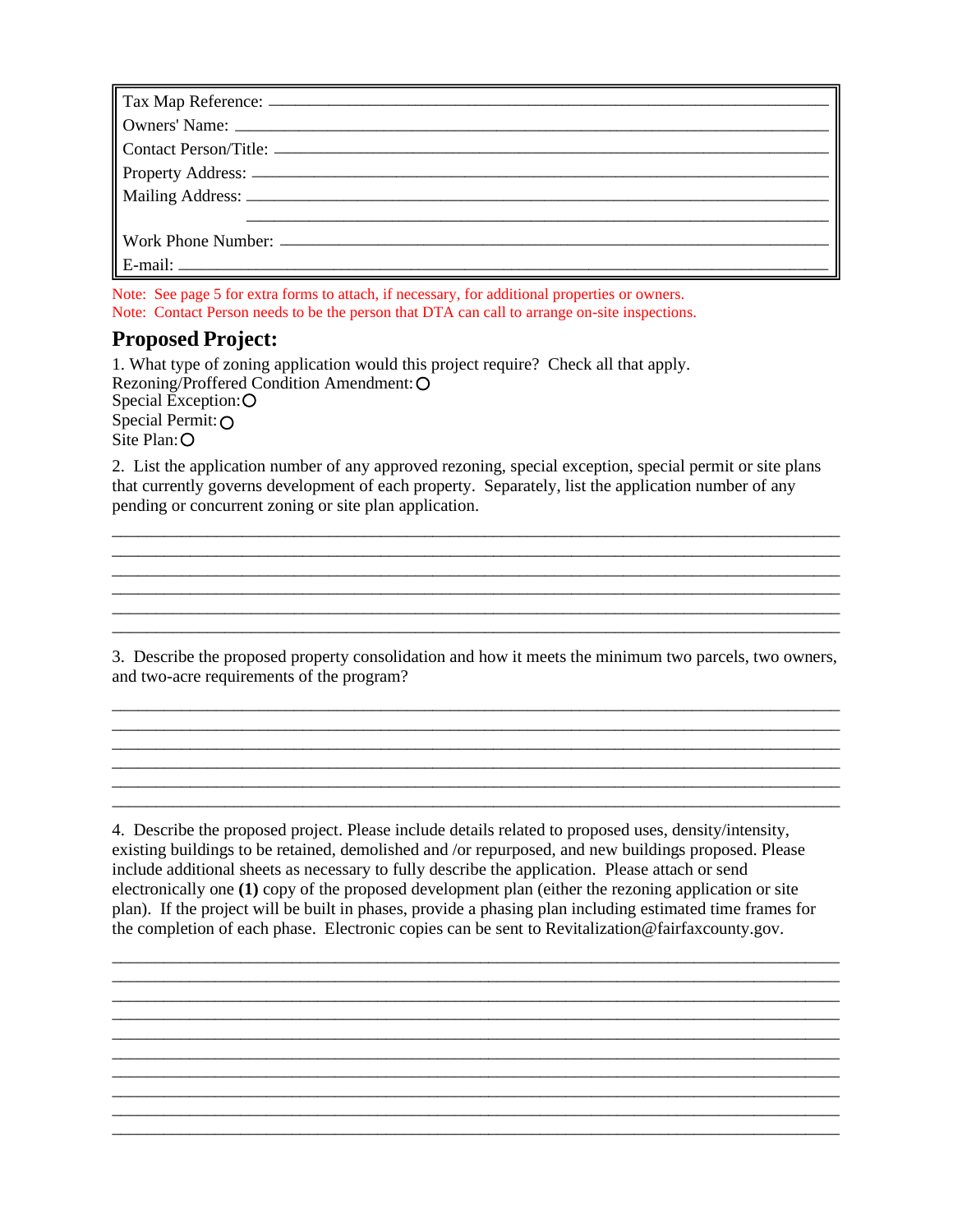| Please Explain:                   | 5. A single parcel may contain multiple structures, but all structures must be fully contained within its<br>parcel lot lines before the final inspection and valuation may be performed by the DTA. Based on the<br>proposed concept plan, will parcels need to be created to meet this requirement?                                                                                                                           | $\Box$ Yes<br>$\Box$ No |
|-----------------------------------|---------------------------------------------------------------------------------------------------------------------------------------------------------------------------------------------------------------------------------------------------------------------------------------------------------------------------------------------------------------------------------------------------------------------------------|-------------------------|
|                                   |                                                                                                                                                                                                                                                                                                                                                                                                                                 |                         |
|                                   |                                                                                                                                                                                                                                                                                                                                                                                                                                 |                         |
|                                   | 6. Please provide any other information that you feel is pertinent to the review of this proposal below.                                                                                                                                                                                                                                                                                                                        |                         |
|                                   |                                                                                                                                                                                                                                                                                                                                                                                                                                 |                         |
|                                   |                                                                                                                                                                                                                                                                                                                                                                                                                                 |                         |
| $\Box$ Yes<br>$\Box$ No           | 7. Would you have completed this development/repurposing without the partial tax exemption?<br>Please explain briefly how this incentive made the project possible:                                                                                                                                                                                                                                                             |                         |
|                                   |                                                                                                                                                                                                                                                                                                                                                                                                                                 |                         |
|                                   |                                                                                                                                                                                                                                                                                                                                                                                                                                 |                         |
|                                   |                                                                                                                                                                                                                                                                                                                                                                                                                                 |                         |
| application.                      | We hereby request partial tax exemption from real estate taxes for qualifying property to be developed,<br>redeveloped or repurposed as provided by Article 29 Chapter 4 of the Fairfax County Code. We certify<br>that the statements and attachments contained in this application are true and correct to the best of our<br>knowledge. We certify that we are the owners or have the authority of the owners to submit this |                         |
| <b>SIGNATURES:</b>                |                                                                                                                                                                                                                                                                                                                                                                                                                                 |                         |
| Date of Application: ___________  |                                                                                                                                                                                                                                                                                                                                                                                                                                 |                         |
|                                   |                                                                                                                                                                                                                                                                                                                                                                                                                                 |                         |
| Date of Application: ____________ |                                                                                                                                                                                                                                                                                                                                                                                                                                 |                         |
| Date of Application: ____________ |                                                                                                                                                                                                                                                                                                                                                                                                                                 |                         |
|                                   |                                                                                                                                                                                                                                                                                                                                                                                                                                 |                         |
| Date of Application: ____________ |                                                                                                                                                                                                                                                                                                                                                                                                                                 |                         |
|                                   |                                                                                                                                                                                                                                                                                                                                                                                                                                 |                         |

*material misstatement of fact. NOTE: Failure to obtain signatures of all parties owning an interest in this real estate constitutes a*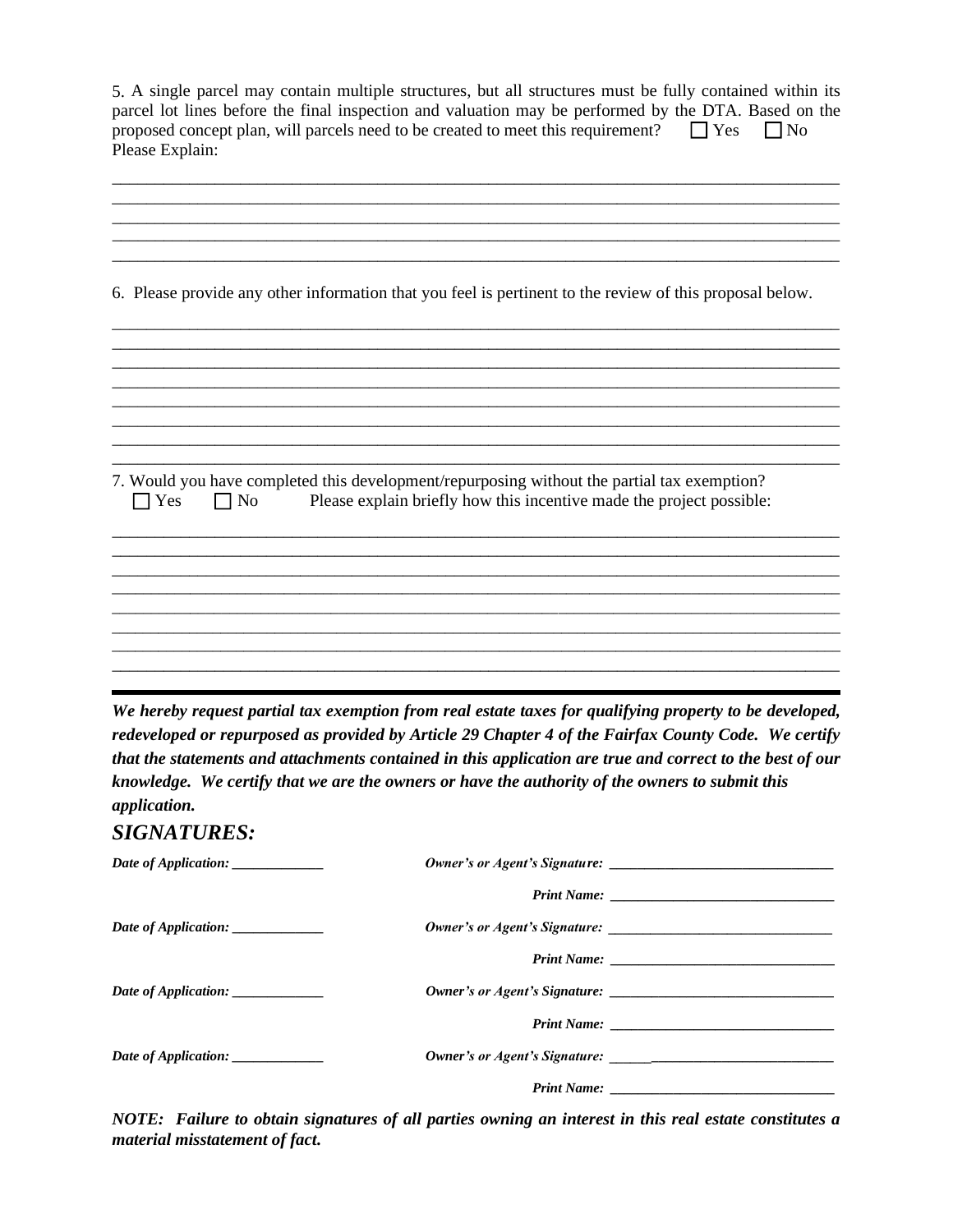#### **OFFICE USE ONLY**

DPD Approval Date: \_\_\_\_\_\_\_\_\_\_\_\_ Economic Incentive Area: Annandale EIP Date Application Submitted: \_\_\_\_\_\_\_\_\_\_\_ Application #: \_\_\_\_\_\_\_\_\_\_\_\_\_\_\_\_\_\_

Rezoning Approval Date: \_\_\_\_\_\_\_\_\_ Rezoning Case #:\_\_\_\_\_\_\_\_\_\_\_\_\_\_\_\_\_\_\_\_\_

Site Plan Fee Reduction:  $Yes$  or No Date Issued: \_\_\_\_\_\_\_\_\_\_\_ Amount of Reduction: \_\_\_\_\_\_\_\_\_\_\_\_\_ Site Plan Approval Date: Site Plan Case #: \_\_\_\_\_\_\_\_\_\_\_\_\_\_\_\_\_

BOS Approval Date: \_\_\_\_\_\_\_\_\_\_\_\_ Application/Attachments to DTA:  $Yes \square or No \square$